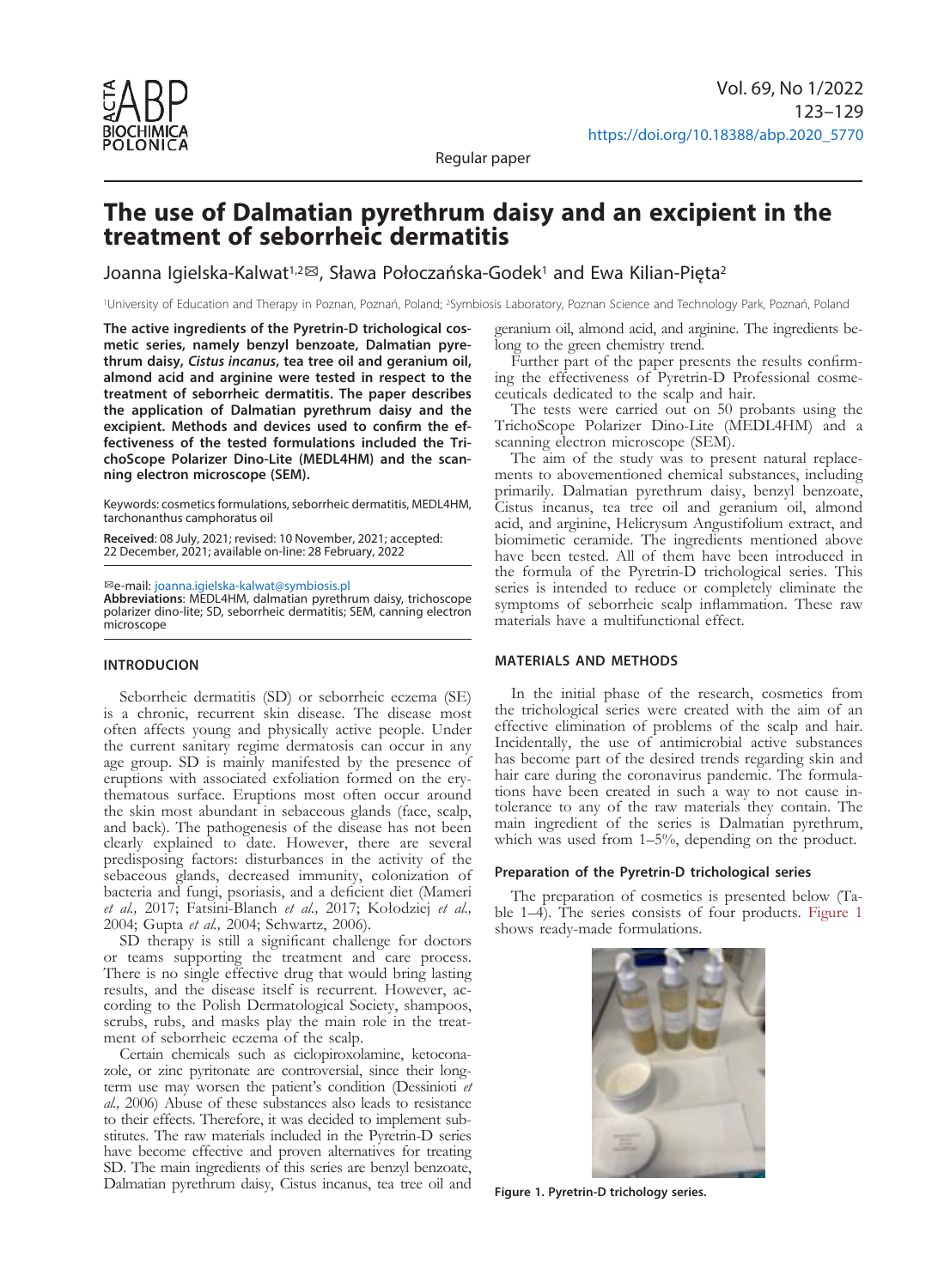| <b>INCL</b> name                                                                                                                                                                                               | Content. % up<br>to 100 (±6.00) |
|----------------------------------------------------------------------------------------------------------------------------------------------------------------------------------------------------------------|---------------------------------|
| Phase I                                                                                                                                                                                                        |                                 |
| Aqua                                                                                                                                                                                                           | 35.30                           |
| Ammonium Glycyrrhizinate (and) Mannitol<br>(and) Arginine (and) Niacinamide (and) Cal-<br>cium Pantothenate (and) Biotin (and) Faex<br>Extract (and) Allantoin (and) Threonine (and)<br>Hydrolyzed Oat protein | $0.20 - 2.00$                   |
| Mandelic Acid                                                                                                                                                                                                  | $1.00 - 1.80$                   |
| Phase II                                                                                                                                                                                                       |                                 |
| Babassu Oil Glycereth-8 (and) Esters Coco-<br>-Glucoside (and) Glyceryl Oleate                                                                                                                                 | 1.00–6.00                       |
| Cellulose Gum (and) Xanthan Gum (and)<br>Inulin (and) Cellulose (and) Glucose (and)<br>Fructose (and) Hydroxypropyl Guar (and)<br>Panthenol                                                                    | 1.20-7.00                       |
| Phase III                                                                                                                                                                                                      |                                 |
| Decyl Glucoside (and) Coco-Glucoside (and)<br>Squalane (and) Sodium Surfactin                                                                                                                                  | 10.00–40.80                     |
| Dicaprylyl Ether (and) Tarchonantus Cam-<br>phoratus oil (and) 4 - Terpineol (and)<br>Helicrysum Angustifolium extract (and) Gera-<br>nium China Oil (and) Tea Tree Oil                                        | $0.20 - 2.00$                   |
| Phase IV                                                                                                                                                                                                       |                                 |
| Glycerin (and) Aqua (and) Quillaja Saponaria<br>Wood Extract (and) Saponaria Officinalis<br>Leaf/Root Extract                                                                                                  | 3.50-4.50                       |
| Glycerin (and) Aqua (and) Tancetum Cinera-<br>riifolium Flower Extrct (and) Benzyl Benzoate                                                                                                                    | 3.50-4.50                       |
| Aqua (and) Sodium Levulinate (and) Potas-<br>sium Sorbate                                                                                                                                                      | $1.00 - 2.30$                   |
| Trisodium methylenediamine discuccinate                                                                                                                                                                        | $0.50 - 1.30$                   |

## **Preparation of Pyretrin-D trichological shampoo**

Phase I was prepared in a 100 ml beaker (basis weight and names of substances are given in Table 1). Phase I was heated to the temperature of about 60°C in a water bath, transferred to a magnetic stirrer, and allowed to reach the temperature of  $40^{\circ}$ C. Phase II was heated, combined with phase I and then homogenized to a homogeneous consistency using the IKA T 50 basic Ultra-Turrax homogenizer with rotational speed of 6000 rpm (Mitkowski *et al.,* 2016; Igielska-Kalwat, 2018). Phase III was then weighed out, heated to  $40^{\circ}$ C, and added to the mixture while stirring. Phase IV was weighed, heated to 35°C and magnetically combined with other phases when the target temperature of 35°C was reached. The mixture was continuously vigorously stirred. It was left on the stirrer to cool completely. Straw-colored shampoo was obtained (Fig. 1). With the importance of the pH value in mind, all Pyretrin-D products are characterized by the pH value of 5.50  $(\pm 0.3).$ 

## **Preparation of the Pyretrin-D trichological conditioner**

The oil phase was prepared in a 100 ml beaker (basis weight and names of substances are given in Table 2). Phase I was melted in a water bath (80–85°C). Phase II was heated to the same temperature and then mixed. Both were stirred for 30 minutes. After the mix-<br>ture had cooled to 55°C, it was homogenized until a ho-

#### **Table 2. Ingredients of the Pyretrin-D trichological conditioner**

| <b>INCI name</b>                                                                                                                                                 | Content. % up<br>to 100 (±6.00) |
|------------------------------------------------------------------------------------------------------------------------------------------------------------------|---------------------------------|
| Phase I                                                                                                                                                          |                                 |
| Cetearyl Alcohol (and)<br>Isodecyl Oleate (and)<br>Dicapryl Carbamate (and)<br>Cetyl Palimtate(and)<br>Cetyl Alcohol (and)<br>Nigella Sativa Seed Oil            | 7.50-12.30                      |
| Phase II                                                                                                                                                         |                                 |
| Aqua                                                                                                                                                             | ds.                             |
| Behentrimonium Methosulfate (and) Cetearyl<br>Alcohol                                                                                                            | $4.00 - 4.70$                   |
| Phase III                                                                                                                                                        |                                 |
| Glycerin (and) Agua (and) Tancetum Cinerari-<br>folium Flower Extract                                                                                            | $1.00 - 1.80$                   |
| Geranium China Oil (and) Tea Tree Oil (and)<br>Dicaprylyl Ether. Tarchonantus Camphoratus<br>oil (and) 4 - Terpineol (and) Helicrysum Angu-<br>stifolium extract | $0.20 - 1.00$                   |
| Perfume                                                                                                                                                          | $0.90 - 1.70$                   |
| Aqua (and) Sodium Levulinate (and) Potas-<br>sium Sorbate                                                                                                        | $0.20 - 1.00$                   |
| Trisodiummethylenediamine discuccinate                                                                                                                           | $0.10 - 1.10$                   |
| Lactic Acid                                                                                                                                                      | ds.                             |

mogeneous emulsion was obtained with the IKA T 50 basic Ultra-Turrax homogenizer with rotational speed of 6000 rpm (Mitkowski *et al.,* 2016; Igielska-Kalwat, 2018). Phase III was heated to 35°C and magnetically combined with other phases when the target temperature of 35°C was reached. The mixture was continuously vigorously stirred. It was left on the stirrer to cool completely. A white homogeneous emulsion was obtained (Fig. 1).

#### **Preparation of Pyretrin-D trichological peeling**

Phase I was prepared in a 100 ml beaker (basis weight and names of substances are given in Table 3). Phase I was heated to the temperature of about  $60^{\circ}$  C in a water bath, transferred to a magnetic stirrer, and allowed to reach the temperature of  $\widetilde{40}^{\circ}$ C. Phase II was heated, combined with phase I and then homogenized to a ho- mogeneous consistency using the IKA T 50 basic Ultra-Turrax homogenizer with rotational speed of 6000 rpm (Mitkowski *et al.,* 2016; Igielska-Kalwat, 2018). Phase III was then weighed out, heated to 35°C, and added to the mixture while stirring. It was magnetically combined with other phases when the target temperature of 35°C was reached. The mixture was continuously vigorously stirred. It was left on the stirrer to cool completely. A straw-colored peeling was obtained with a gel-like consistency (Fig. 1).

# **Preparation of the Pyretrin-D trichological liniment**

Phase I was prepared in a 100 ml beaker (basis weight and names of substances are given in Table 4). Phase I was heated to the temperature of about  $60^{\circ}$ C in a water bath, transferred to a magnetic stirrer, and allowed to reach the temperature of 40°C. Phase II was heated, combined with phase I and then homogenized to a homogeneous consistency using the IKA T 50 basic Ultra-Turrax homogenizer with rotational speed of 4000 rpm (Mitkowski *et al.,* 2016; Igielska-Kalwat, 2018). Phase III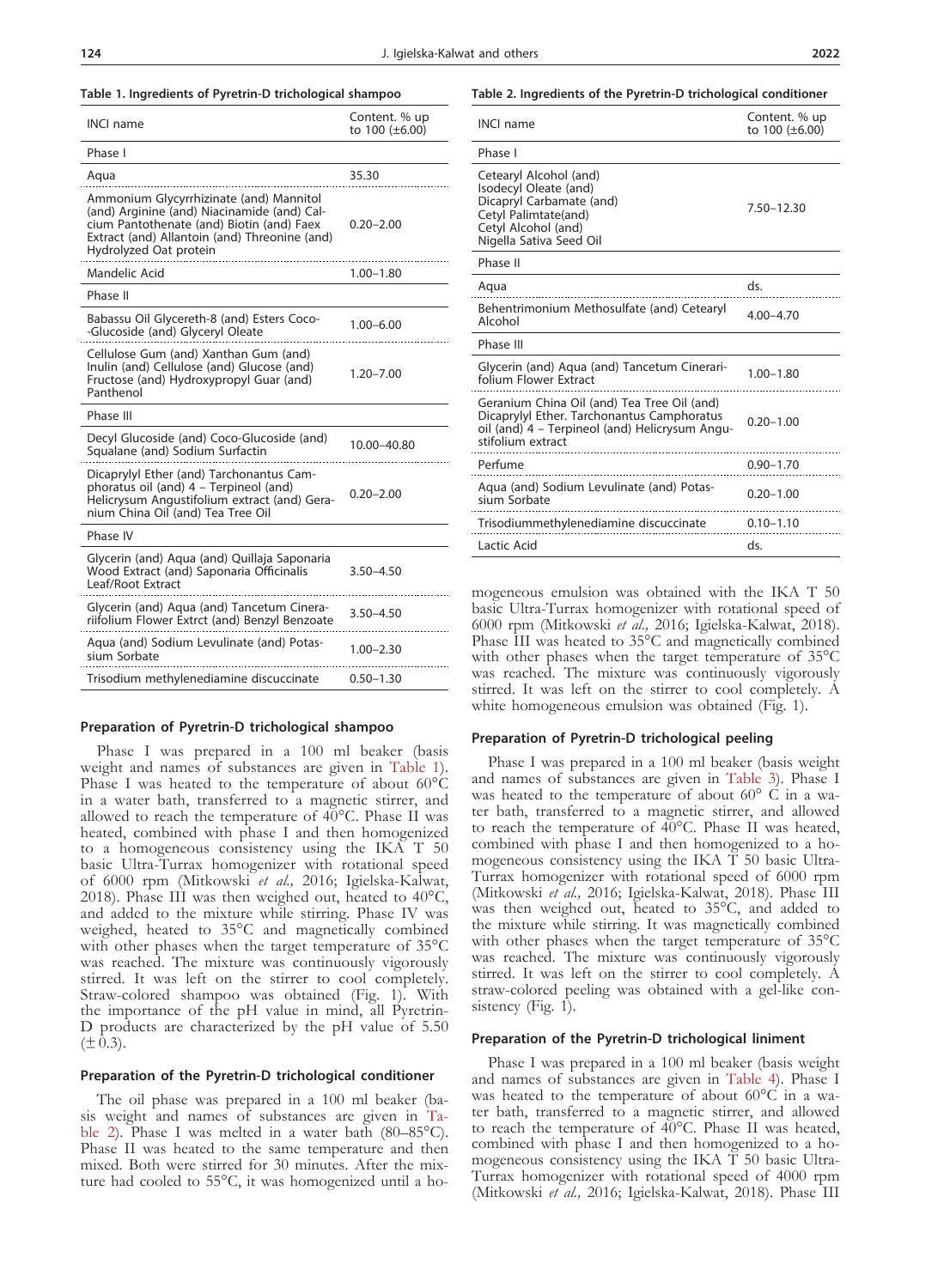was then weighed out, heated to 35°C, and added to the mixture while stirring. It was magnetically combined with other phases when the target temperature of 35°C was reached. The mixture was continuously vigorously stirred. It was left on the stirrer to cool completely. A straw-colored liniment with a consistency resembling a liquid was obtained (Fig. 1).

## **Tests confirming the safety and the manufacturer's declaration for the Pyretrin-D trichology series**

The tests were performed in accordance with the Act on cosmetic products of October 4, 2018 (Polish Journal of Laws of 2018, item 2227) (Art. 11(3) (The Cosmetics Act of 4.10.2018). Their aim was to assess the impact of the cosmetic on the safety of human health - including studies on skin tolerance to the tested cosmetic at the place of its application. Apparatus confirmation of the type of action of the preparations declared by the Man-<br>ufacturer was carried out. The research was conducted<br>following the approval of the Bioethics Committee, resolution number  $640/20$ . Tests confirming or excluding the properties and performance of the Pyretrin-D trichologi- cal cosmetics series declared by the Ordering Party were carried out at probants' homes and in the Dermatology Center (Centrum Dermatologii Sp. z o. o) in Poznań under the supervision of a dermatologist, chemist, and cosmetologist. The probants were volunteers. A group of 50 people was selected for the research, correspond- ing to the indications for use of the products reported in the experiments. The selection of probants was done according to the preliminary assessment of the condition of their hair, scalp and, health. Due to the intended use of the product, people who declared their willingness to improve the appearance and condition of the scalp and hair participated in the study (Igielska-Kalwat *et al.,* 2018).

## **Methodology of the research**

## At home (home panel)

After conducting the research, the dermatologist found out which of the probes had seborrheic dermatitis. Female probants qualified for the research received one package of products from the Pyretrin-D trichological series. The volunteers were 18-50 years old. They undertook to use the received samples regularly as declared by the manufacturer. Probants should not have been using preparations of the same or analogous purpose during the time of the study. Volunteers were to observe the reaction of the scalp and hair at the application sites. They were to note in detail the comments regarding the functional properties of the tested cosmetic. In the event of any negative symptoms at the place of application of cosmetics, they were to stop using cosmetics and contact the person conducting the examination immediately. No special requirements were imposed on the participants of the study, assuming that the effects of this type of cos- metic should be tested in the natural conditions in which it will be used in practice. The results of the experiment could only be influenced by factors such as health, type and condition of hair and skin, genetic conditions, individual traits, individual preferences, lifestyle, environmen-<br>tal conditions, etc.

## Apparatus tests carried out with MEDL4HM

The research used an imaging method involving a trichological microcamera with the assessment of the

#### **Table 3. Ingredients of the Pyretrin-D trichological peeling**

| <b>INCI name</b>                                                                                                                                                                                        | Content. % up<br>to $100 (\pm 6.00)$ |
|---------------------------------------------------------------------------------------------------------------------------------------------------------------------------------------------------------|--------------------------------------|
| Phase I                                                                                                                                                                                                 |                                      |
| Aqua                                                                                                                                                                                                    | ds.                                  |
| Mandelic Acid (and) Ammonium Glycyrrhizi-<br>nate (and) Mannitol (and) Arginine (and) Nia-<br>cinamide (and) Calcium Pantothenate (and)<br>Biotin (and) Faex Extract (and) Allantoin (and)<br>Threonine | $8.00 - 8.80$                        |
| Phase II                                                                                                                                                                                                |                                      |
| Alcohol Agua (and) Tancetum Cinerariifolium<br>Flower Extract (and) Panthenol (and) Arginine<br>PCA (and) Sodium Cocoyl (and) Apple Amino<br>Acida                                                      | $7.00 - 9.80$                        |
| Dicaprylyl Ether (and) Tarchonantus Campho-<br>ratus oil (and) 4 – Terpineol (and) Helicrysum<br>Angustifolium extract (and) Geranium China<br>Oil (and) Tea Tree Oil                                   | $0.50 - 1.30$                        |
| Phase III                                                                                                                                                                                               |                                      |
| Aqua (and) Sodium Levulinate (and) Potas-<br>sium Sorbate                                                                                                                                               | $1.90 - 2.70$                        |
| Trisodiummethylenediamine discuccinate                                                                                                                                                                  | $0.10 - 0.90$                        |

condition of the skin and the follicular area. Tricho-Scope Polarizer Dino-Lite (MEDL4HM) is a device designed for the examination of the scalp and hair analysis. Owing to a very high magnification up to 200 times, a single hair can be viewed in great detail. The built-in polarizing filter minimizes the effect of glare on the scalp or hair (Rudnicka *et al.,* 2011; Ali, N *et al.,* 2015). As already mentioned, the study of the preparations from the Pyretrin-D trichology series was conducted in cooperation with the Symbiosis Dermatology Center, on a group of 50 probants. Before starting the test, each of the volunteers was assigned a sample of the cosmetic. For the subsequent 100 days, the study participants were asked to test the samples at home (in-Home-Use-Test methodology). The order of application and the application time of individual cosmetics have been explained. With a mi-

#### **Table 4. Ingredients of the trichological Pyretrin-D liniment**

| <b>INCI name</b>                                                                                                                                                                                                                                                                               | Content. % up to<br>$100 (\pm 6.00)$ |
|------------------------------------------------------------------------------------------------------------------------------------------------------------------------------------------------------------------------------------------------------------------------------------------------|--------------------------------------|
| Phase I                                                                                                                                                                                                                                                                                        |                                      |
| Aqua                                                                                                                                                                                                                                                                                           | ds                                   |
| Mandelic Acid (and) Ammonium Glycyrrhi-<br>zinate (and) Mannitol (and) Arginine (and)<br>Niacinamide (and) Calcium Pantothenate<br>(and) Biotin (and) Faex Extract (and) Allanto-<br>in (and) Threonine (and) Alcohol Aqua. Tan-<br>cetum Cinerariifolium Flower Extract (and)<br>Arginine PCA | $06.00 - 8.80$                       |
| Phase II                                                                                                                                                                                                                                                                                       |                                      |
| Decyl Glucoside (and)<br>Geranium China Oil (and)<br>Tea Tree Oil (and)<br>Dicaprylyl Ether. Tarchonantus Camphoratus<br>oil (and) 4 - Terpineol (and) Helicrysum An-<br>qustifolium extract                                                                                                   | $6.00 - 8.80$                        |
| Phase III                                                                                                                                                                                                                                                                                      |                                      |
| Aqua (and) Sodium Levulinate (and) Potas-<br>sium Sorbate                                                                                                                                                                                                                                      | $1.90 - 2.70$                        |
| Trisodiummethylenediamine discuccinate                                                                                                                                                                                                                                                         | $0.50 - 1.30$                        |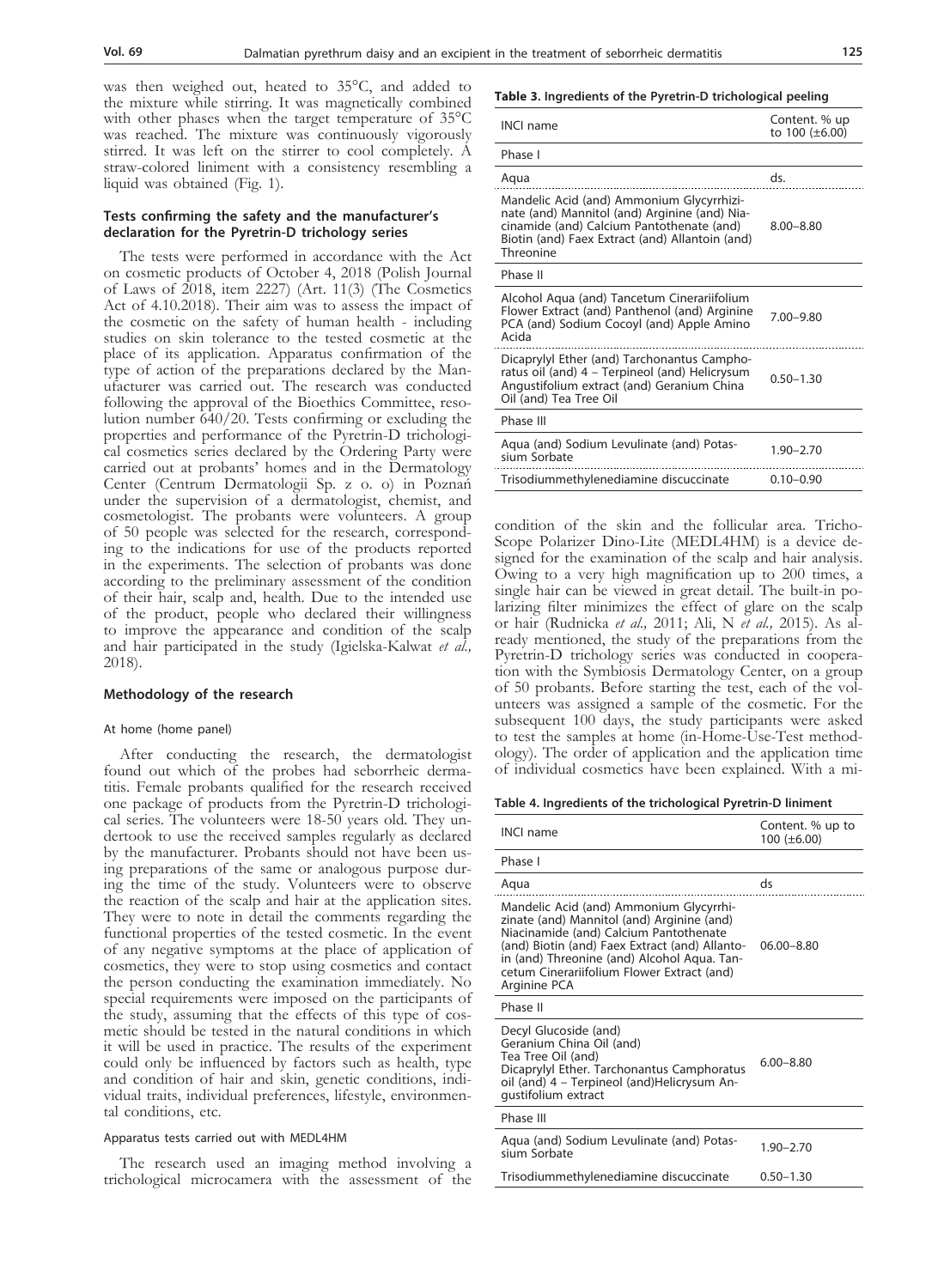crocamera, the experimenter examined the condition of the scalp area and hair of the patients before and after using the preparations. A blank test was performed prior to starting product application. The second test was carried out after 100 days, during which the probates undertook to use the preparation regularly. Each of the probands has been taken 10 pictures before and after.

## **Apparatus test performed using the SEM method**

During the blank test, hair was collected from the probants' both temples, the center of the head and the occiput in order to perform imaging studies using a scanning electron microscope. SEM is a kind of electron microscope enabling the observation of the topography of the tested material (hair). It is used to observe materials on a nanometric to micrometric scale. With scanning microscopy, it is possible to precisely establish the hair morphology, the condition of the hair bulb and stem, the type and size of damage to the hair tissue, as well as to identify factors affecting the hair, to determine its structural changes or to analyze its chemical composition. After a hundred days the test was repeated. Subse-<br>quent samples were taken from all probants, and imag-<br>ing was performed using SEM. All participants remained in the study until the end (Ali, *et al.,* 2015). In order to select the correct tests for comparisons or correlations, compliance with the normal distribution was checked (Shapiro-Wilk test). To obtain knowledge about the dif- ferences for a fragment of our complex system, we use multiple comparison procedures, i.e., post-hoc tests.

# **RESULTS**

## **Apparatus tests carried out with MEDL4HM**

The Pyretrin-D series, which includes shampoo, con- ditioner, peeling and liniment, was tested in a blank test and once again after 100 days. The research used an imaging method involving a trichological microcam- era with the assessment of the condition of the skin and the follicular area. TrichoScope Polarizer Dino-Lite (MEDL4HM). A compilation of photos is presented below, showing the difference before the application of the Pyretrin-D series and after the 100-day study. In the most severe cases, the frequency of follow-up examinations was increased. The photos below are taken from different areas of the scalp.

PATIENT A (blank test)



**Figure 2. Photo of the hair before applying the Pyretrin-D series.**

## PATIENT A (test after 100 days)

The above patient had symptoms of peeling skin. As seborrheic dermatitis progressed, the lesions turned into irregular erythematous spots with yellow scabs. There were also diffuse inflammatory lesions covering the entire surface of the scalp. The dried layer of dead skin



**Figure 3. Photo of the hair after applying the Pyretrin-D series for 100 days.**

and sebum formed a crust. Moreover, the patient complained of itching. The hair was also thinned. After 100 days, thanks to the application of the Pyretrin-D series, the symptoms disappeared entirely. The remission of the disease was due to the active substances used, such as Dalmatian pyrethrum daisy, biomimetic ceramide, mandelic acid, black seed oil, biotin, *Helicrysum Angustifolium extract*, benzyl benzoate, *Cistus incanus*, tea tree oil and geranium oil, almond acid, and arginine. Their beneficial effects will be developed in the discussion section.

PATIENT B (blank test)



**Figure 4. Photo of the hair before applying the Pyretrin-D series.**

PATIENT B (test after 100 days)



**Figure 5. Photo of the hair after applying the Pyretrin-D series for 100 days.**

In another patient, similar results can be observed confirming the effectiveness of the applied series. Problems related to the hairy scalp have been eliminated. The layer of dead skin and sebum that formed the crust has been removed. The patient stopped complaining of ex- cessive itching. Further application of the tested series will contribute to both maintaining and improving the obtained results.

## PATIENT C (blank test)

In yet another patient, it should be noted that the symptoms of the scalp have disappeared. It should be added that patients did not use any additional drugs, cosmetics or treatments that could support the final effect.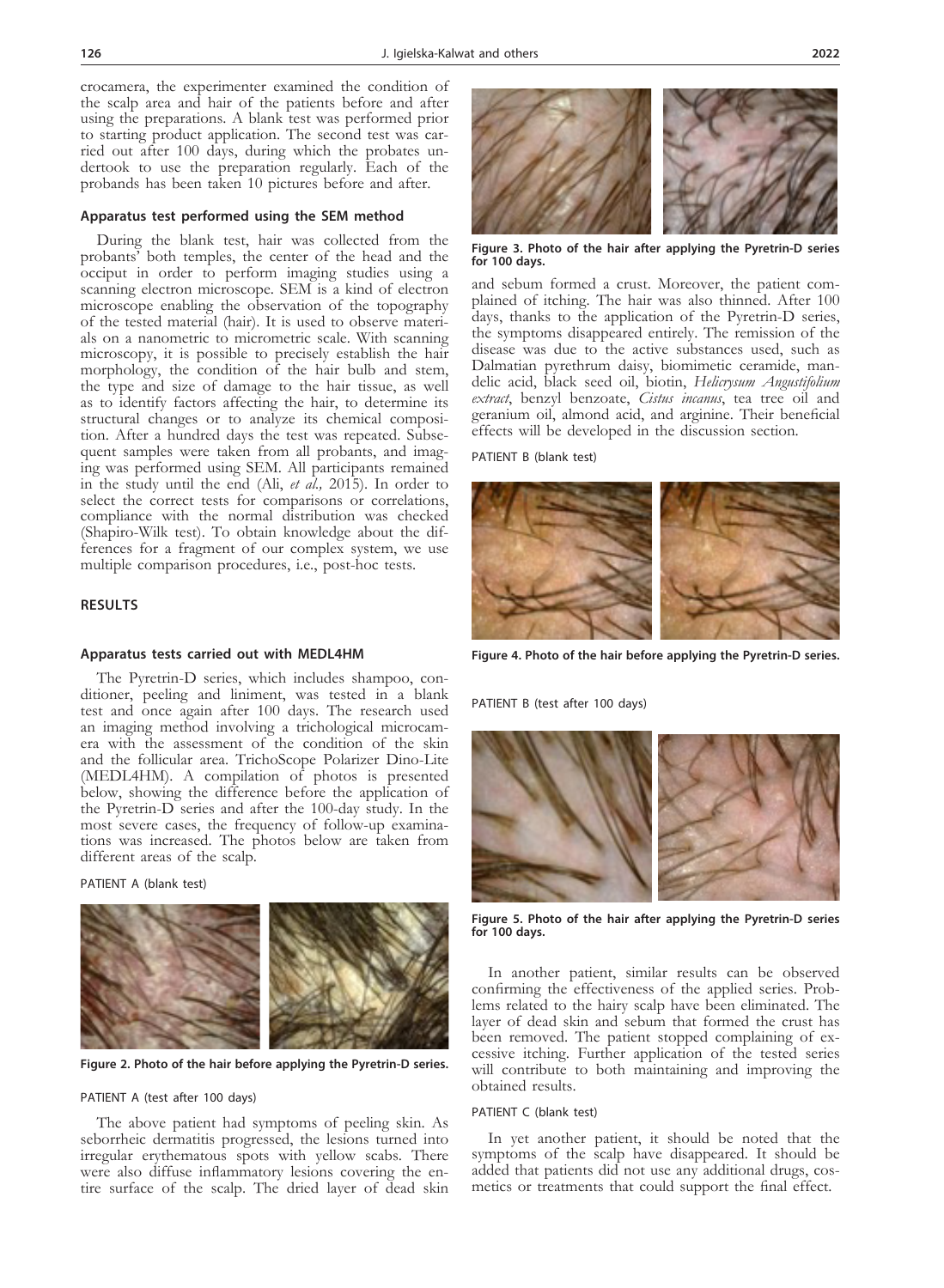

**Figure 6. Photo of the hair before applying the Pyretrin-D series.**



**Figure 7. Photo of the hair after applying the Pyretrin-D series for 100 days.**



**Figure 8. (A) Photo of the hair before applying the Pyretrin-D series (50 microns ×600, 15 kV). (B) Photo after applying the series for 100 days (200 microns x 250, 15 kV.**



**Figure 9. (A) Photo of the hair before applying the Pyretrin-D series (100 microns ×500, 15 kV). (B) Photo after applying the series for 100 days (100 microns ×350, 15 kV).**

#### **Apparatus test performed using the SEM method**

Based on the research carried out with the use of a scanning electron microscope (SEM) that enables observation of the topography of the tested hair, differences in its condition can be noticed (sample 0 and after 100 days of the test) (Figs 8–10).

After a hundred days of use, the following properties of the series can be confirmed: hydration, nourishment, regeneration, cleansing (closing the hair cuticle) and improving the hair condition. The active substances used in the cosmetics contributed mostly to the improvement of the condition of the hair during the application of the series. As can be seen in the photos showing the hair before using the preparation, it was damaged and characterized by hair sheath of open cuticles. A casing



**Figure 10. (A) Photo of the hair before applying the Pyretrin-D series (50 micron ×100, 15 kv). (B) Photo after applying the series for 100 days (100 microns ×300, 15 kV).**

composed of open cuticles gradually ceases to fulfill its protective function. The cuticles open, among others, under the influence of alkaline pH and heat – high insolation, mechanical treatments, poor styling with the use of aggressive chemicals. Open cuticles result in the hair losing water faster and becoming dry, dull, rough and more sensitive to external factors. After the application of the series, similar results were recorded in the remaining probants (Kim, 2010).

## **DISCUSSION**

The aim of the study was to present natural replace- ments to abovementioned chemical substances, including primarily: Dalmatian pyrethrum daisy, benzyl benzoate, *Cistus incanus*, tea tree oil and geranium oil, almond acid and arginine, *Helicrysum Angustifolium* extract and biomi-<br>metic ceramide. All of them have been introduced in the formula of the Pyretrin-D trichological series. This series toms of seborrheic scalp inflammation. These raw mate-<br>rials have a multifunctional effect.<br>The causes of seborrheic dermatitis are not fully un-

derstood. Various hypotheses claim that the causes of the disease include increased production of sebum and improper composition of sebum, the yeast-like fungus tors. It has also been confirmed that the *Staphylococcus epidermidis* bacterium and disturbances of the skin barrier function have an influence on the development of the disease. Factors that increase the likelihood of developing seborrheic dermatitis have also been established. They include neurological diseases (e.g. Parkinson's disease, epilepsy) and mental disorders, stress, weakened immune system (e.g. due to HIV/AIDS or certain cancers), use of selected drugs (e.g. haloperidol, lithium, psoralenes, gold salts, buspirone), improper diet (alcohol and nutritional deficiencies of e.g. zinc, selenium, or B vitamins), errors in skin care and overuse of cosmetics. Hence, the selection of components of the tested series was particularly important. The main ingredient is Dalmatian daisy which has proven antibacterial, antiviral, antifungal and antiparasitic properties. The thujone contained in Dalmatian pyrethrum is a component that is toxic to microorganisms (Kim 2010 *et al*., Del Rosso, 2011; Sampaio, 2011).

This valuable natural ingredient rich in pyrethrins also acts as a regenerating hydro-lipid barrier and is an anti pollutant. The substance contributes to the improvement of protective mechanisms of the scalp, so that the inner layers of the skin are better sheltered (Hardin, 2004). This prevents infections caused by various microbes. Pyretrin-D, by eliminating microbial faeces, contributes to the improvement of the existing inflammations (Del Rosso *et al*., 2011). After the participation in the study,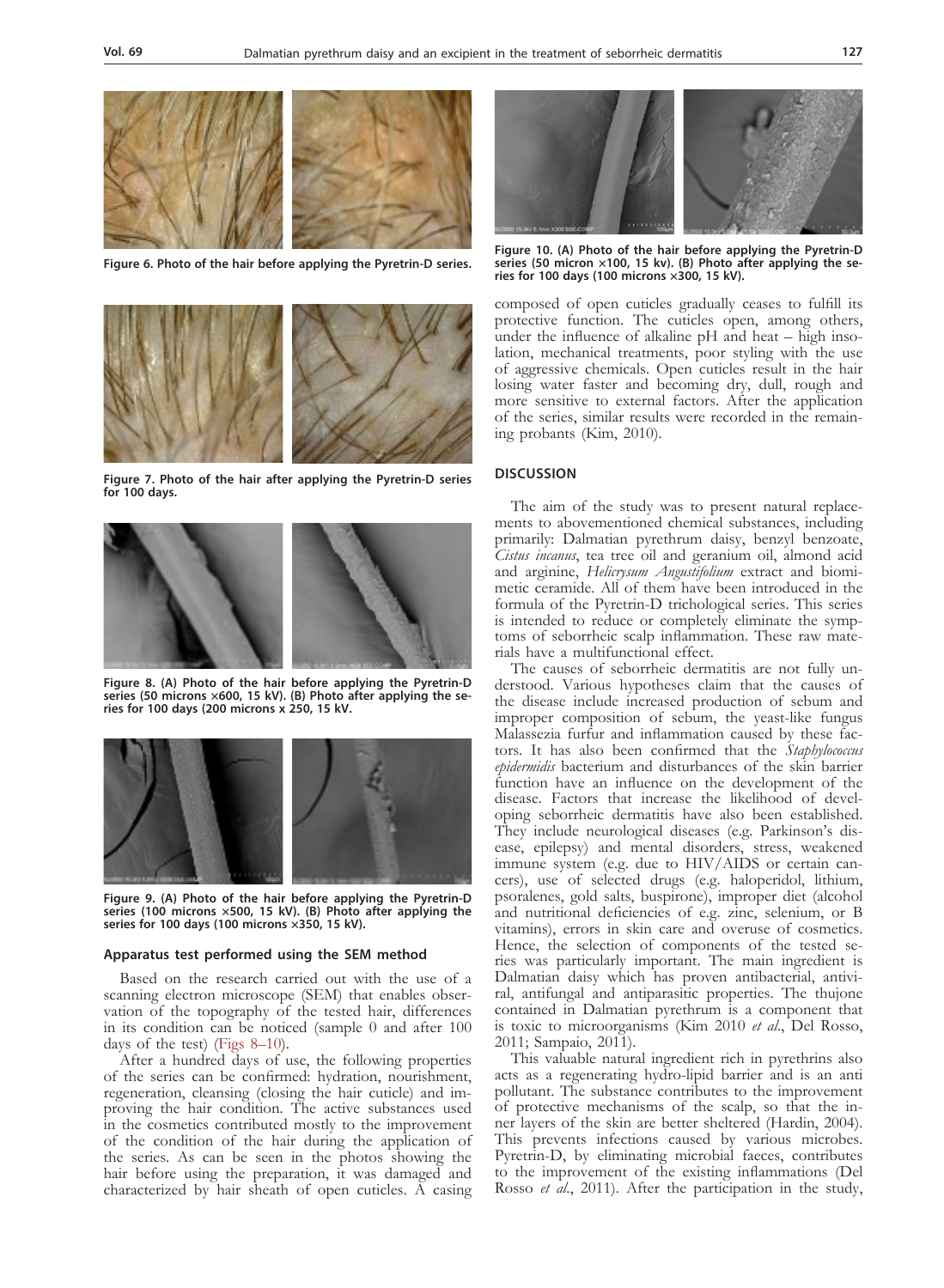all patients noticed that their hair and scalp ceased to be greasy, and that the sebaceous glands functioned in a more regular manner. In addition to the main base substances, the following ingredients of the series are also characterized by antimicrobial, exfoliating, regulatory and soothing properties: mandelic acid, black cumin oil, biotin, *Helicrysum Angustifolium* extract, benzyl benzoate, Dalmatian pyrethrum daisy, *Cistus incanus*, tea and geranium oil, almond acid and arginine. Mild surfactants have been used in the shampoo to avoid irritating the scalp while washing.

The use of these substances eliminated seborrheic dermatitis and made it possible to avoid controver- sial chemicals such as ciclopiroxolamine, ketoconazole or zinc pyritonate; long-term use of these may lead to deterioration of the patient's condition (Sampaio *et al.;* 2011). Abuse of these substances also leads to resistance

to their effects.<br>Photographs taken with a scanning electron microscope after 100 days of application of the Pyretrin-D series show the closure of the cuticular scales. Closed scales testify to the increased effect of smooth, moisturized, and nourished hair with a natural glow and im-<br>proved condition. Closing the cuticles was possible by supplying the hair with active substances contained in the cosmetic, such as biomimetic ceramides (RepHair®). The substance is a ceramide-like particle obtained in a green chemical process without the use of solvents, from two saturated vegetable fatty acids. The biomimetic cera- mide strengthens the hair fibers, smoothes its surface, improves resistance and provides shine. It also reduces the surface damage. Its preventive effect reduces break-<br>ing hair and split ends (Hardin, 2004). Additionally, black<br>seed oil, biotin, hydrolyzed wheat proteins, and panthenol were added to the formulation. These substances also contributed to the restoration of the proper func-<br>tion of the hydro-lipid coat. The hair structure was re-<br>built (Del Rosso *et al.*; 2011). It might be stated that the appearance of the hair will improve as the preparation is further used. The above-mentioned active substances contributed to the filling of the defects of the outer layer of the hair and strengthened the internal structure of the hair fiber. The introduction of the conditioner in the form of a liquid crystal emulsion resulted in faster and more effective absorption of the ingredients into the scalp and hair (Gupta, 2001; Gupta *et al*., 2003; Ceschin-Roques *et al*., 1991).

Based on the research including the cosmetic impact assessment on the safety of human health, tests on skin tolerance at the site of application, interviews with probants and apparatus results, it can be concluded that the products of the Pyretrin-D trichological series, when used in accordance with the intended use recommended by the manufacturer, were very well tolerated in the place of application and meet the requirements for products intended for scalp and hair care. In an appropriately selected group of probants, no negative (objective or subjective) symptoms were observed in the places of regular use (Rosen *et al*., 1997; Wilk *et al*., 1995).

#### **CONCLUSIONS**

The tests were carried out to confirm the safety and the manufacturer's declaration for the Pyretrin-D trichological series, using the following devices: Scanning Electron Microscope (SEM) and the TrichoScope Polarizer Dino-Lite trichology microcamera (MEDL4HM). It was found that the tested cosmetic series containing these active ingredients: Dalmatian daisy, sage oil, tea tree, rose and geranium oil, and benzyl benzoate is intended for frequent washing of hair and scalp in people with a tendency to seborrheic dermatitis and Demodex infections. The shampoo is based on mild natural biodegradable detergents that thoroughly cleanse the scalp without drying the skin. The product soothes itching, has anti-dandruff properties, and reduces oily scalp.

Owing to its universal base, the Pyretrin-D conditioner is intended not only for oily hair but also for hair with different porosity. It contains active substances that moisturize, nourish, and improve the structure of the hair.

The Pyretrin-D peeling is intended mainly for cleans- ing the scalp. It regulates the sebaceous glands. It is characterized by an antimicrobial effect, thanks to which it reduces inflammation. Due to its active substances, it soothes the skin exposed to pollution and smog. The best results were noticed after applying the peeling.

In turn, the Pyretrin-D liniment has a toning and regulating function if used after washing the scalp and hair. It allows the physiological pH of the scalp to be maintained, which creates the correct environment for the natural microflora. It helps to strengthen the hair roots which function properly after being cleaned. The selected active substances also nourish and moisturize both the scalp and hair. The liniment also regulates an excess sebum production. The antioxidant effect and the anti-aging effect on the skin have also been noted.

In the future, the team intends to conduct research on the Pyretrin-D series dedicated to facial skin aiming at confirming the antimicrobial properties of these cos- metics.

#### **Acknowledgments**

Support from University of Education and Therapy and Symbiosis Laboratory is acknowledged.

#### **Conflicts of interests**

The authors declare that they have no conflicts of in- terest.

#### **Availability of data and materials**

All data generated or analyzed during this study are included in this published article.

#### **Authors' contributions**

JIK conceived and designed the experiments; JIK, EKP, SPG analyzed and interpreted the results of the experiments; and JIK, EKP performed the experiments.

#### **REFERENCES**

- Ali N, Zohra RR, Qader SA, Mumtaz M (2015) Scanning electron microscopy analysis of hair index on Karachi's population for social and professional appearance enhancement. *Int J Cosmet Sci.* **37**: 312– 320. <https://doi.org/10.1111/ics.12201>
- Ceschin-Roques CG, Hanel, H, Pruja-Bougaret, SM, Lagarde I, Vandermander J, Michel G (1991) Ciclopiroxolamine cream 1%: *In vitro* and *in vivo* penetration into the stratum comeum. *Skin Pharmacol*  **4**: 95–99. <https://doi.org/10.1159/000210930> Dessinioti C, Katsambas A (2013) Seborrheic dermatitis: etiology, risk
- factors, and treatments: facts and controversies. *Clin Dermatol* **31**: 343–351. <https://doi.org/10.1016/j.clindermatol.2013.01.001>
- Del Rosso JQ (2011) Adult seborrheic dermatitis: a status report on practical topical management. *J Clin Aesthet Dermatol* **4**: 32–38. [htt](https://doi.org/10.1159/000444682)[ps://doi.org/10.1159/000444682](https://doi.org/10.1159/000444682)
- Del Rosso JQ, Levin J (2011) The clinical relevance of maintaining the functional integrity of the stratum corneum in both healthy and